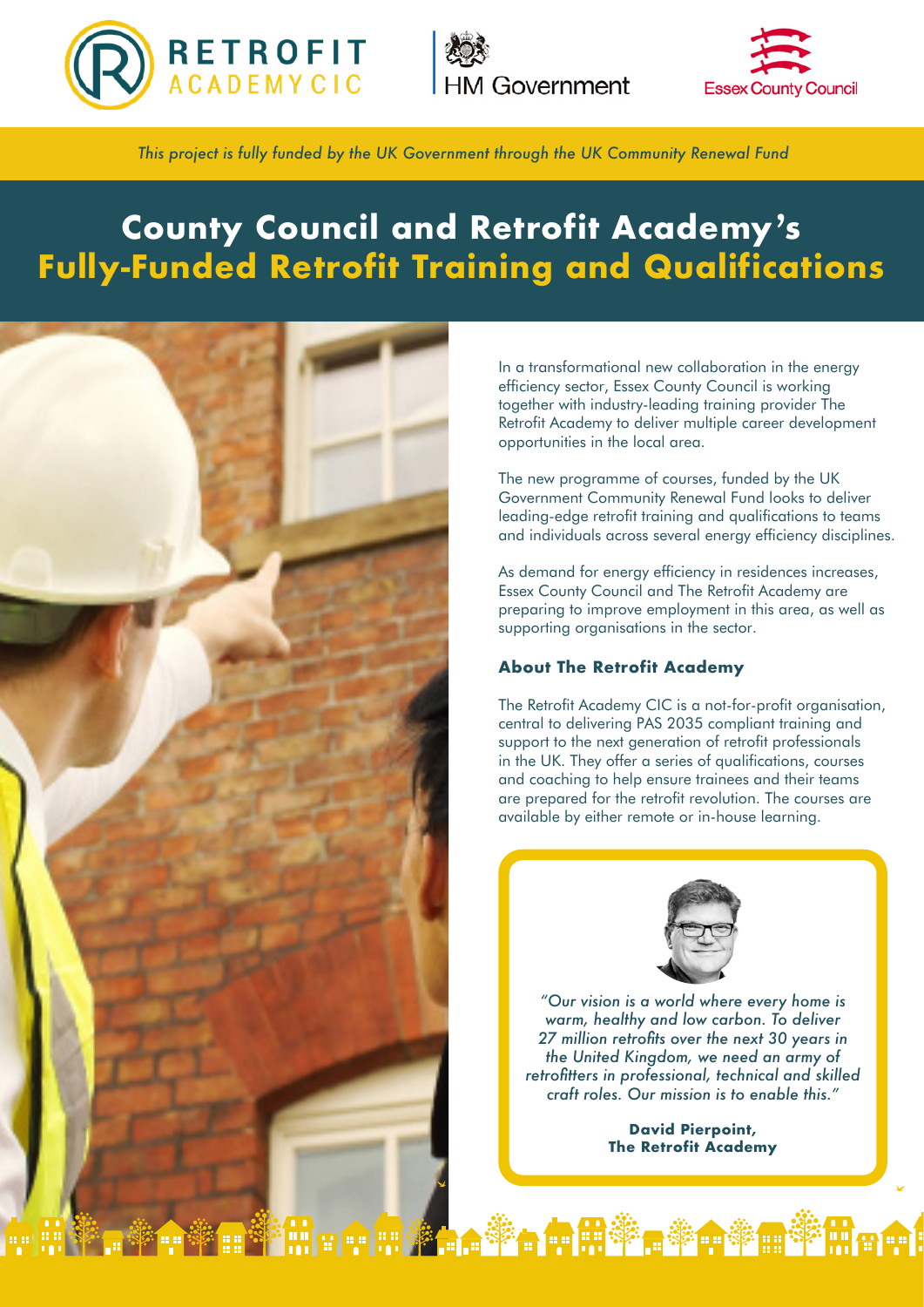# **Level 2 Award in Understanding Domestic Retrofit**

This course offers a solid foundational understanding of what domestic retrofit is. Aimed at anyone looking to start their retrofit journey as well as those looking to improve their understanding, the course includes detailed domestic retrofit needs and requirements, health and safety, protection of the retrofit workspace and common installation practises.



### **Level 3 Certificate in Domestic Retrofit Advice - Bootcamp**

Delivered in partnership with Generation, a global non-profit which has trained over 46,000 learners across 16 countries, these 10-week full-time bootcamps are a fast-track route into retrofit. Created for those facing barriers to employment, individuals will be trained for entry level roles as Retrofit Advisors. Employers will have the opportunity to interview and hire Retrofit Advisors after they graduate from the bootcamps.



## **Level 4 Award in Domestic Retrofit Assessment**

This course and qualification enable the delivery of new industry standard retrofit assessments under PAS 2035 requirements. Established Domestic Energy Assessors must be aware of the new requirements and the course delivers a crucial upskill opportunity.

# **Course modules include:** Background Information Context of the Property Condition of the Property **Occupancy**

**Ventilation** 

Energy Performance Significance of Property Reporting **Qualifications** Giving Advice



**Learning:** 25 hours, blended learning

**[FIND OUT MORE](https://f3pptrug9qp.typeform.com/to/DzfQZGdM)**

**50 fully-funded places available**